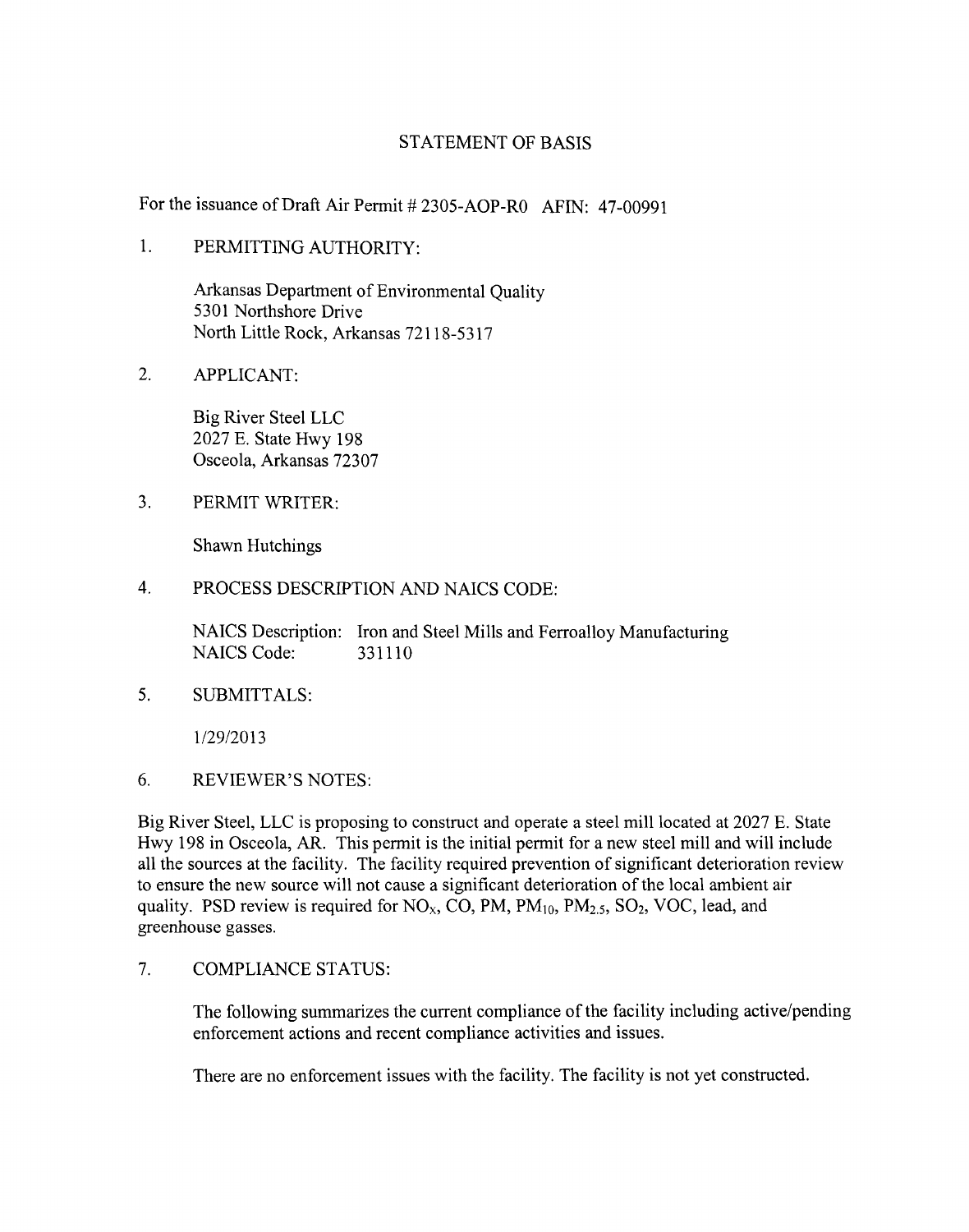Permit #: 2305-AOP-RO AFIN: 47-00991 Page 2 of 7

#### 8. PSD APPLICABILITY:

- a. Did the facility undergo PSD review in this permit (i.e., BACT, Modeling, etc.)?  $Y$
- b. Is the facility categorized as a major source for PSD?  $Y$ 
	- *Single pollutant>: 100 tpy and on the list of*28 *or single pollutant* > *250 tpy and not on list. or*
	- CO<sub>2</sub>e potential to emit  $\geq 100,000$  tpy and  $\geq 100$  tpy/ $\geq 250$ tpy of combined GHGs?

If yes, explain why this permit modification is not PSD.

9. GHG MAJOR SOURCE (TITLE V):

Indicate one:

 $\boxtimes$  Facility is classified as a major source for GHG and the permit includes this designation

 $\bigcap$  Facility does not have the physical potential to be a major GHG source

 $\Box$  Facility has restrictions on GHG or throughput rates that limit facility to a minor GHG source. Describe these restrictions:

## 10. SOURCE AND POLLUTANT SPECIFIC REGULATORY APPLICABILITY:

| Source      | Pollutant                                                                                                        | Regulation<br>(NSPS, NESHAP or PSD) |
|-------------|------------------------------------------------------------------------------------------------------------------|-------------------------------------|
| 01 and 02   | Particulate                                                                                                      | <b>NSPS AAa</b>                     |
| 01 and 02   | <b>HAPs</b>                                                                                                      | MACT YYYYY                          |
| All Boilers | None                                                                                                             | NSPS Dc                             |
| SN 53       | <b>VOC</b>                                                                                                       | NSPS TT                             |
| All         | $NOx$ , CO, PM, PM <sub>10</sub> , PM <sub>2.5</sub> ,<br>SO <sub>2</sub> , VOC, lead, and<br>greenhouse gasses. | <b>PSD</b>                          |
| Generators  | Criteria and HAPs                                                                                                | NSPS IIII, and MACT ZZZZ            |

#### 11. EMISSION CHANGES AND FEE CALCULATION:

See emission change and fee calculation spreadsheet in Appendix A.

#### 12. MODELING:

Criteria Pollutants

The facility was required to do PSD modeling for all criteria pollutants. Refer to the permit for the results of that modeling.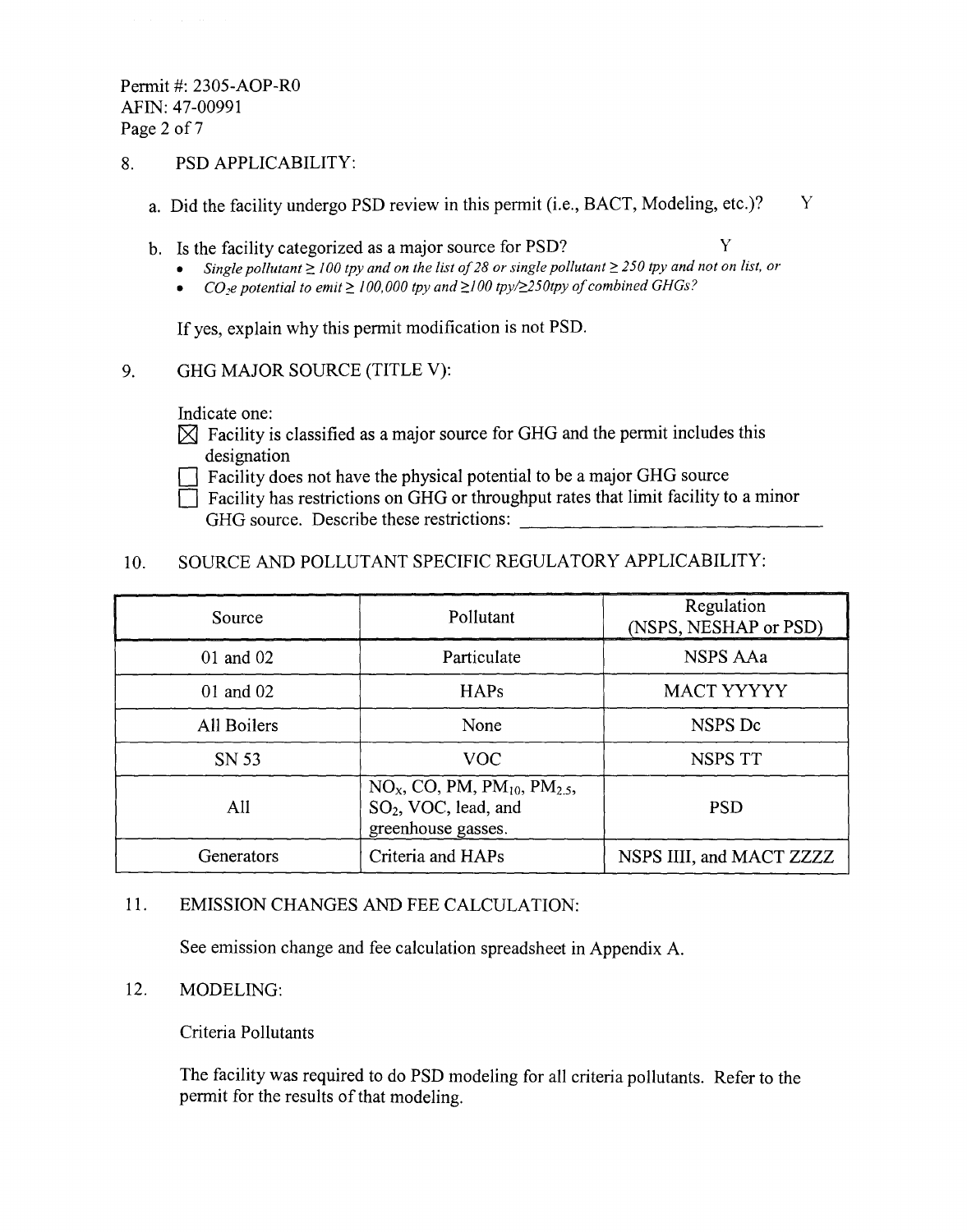Non-Criteria Pollutants:

1<sup>st</sup> Tier Screening (PAER)

Estimated hourly emissions from the following sources were compared to the Presumptively Acceptable Emission Rate (PAER) for each compound. The Department has deemed the PAER to be the product, in lb/hr, of 0.11 and the Threshold Limit Value  $(mg/m<sup>3</sup>)$ , as listed by the American Conference of Governmental Industrial Hygienists (ACGIH).

| Pollutant       | <b>TLV</b><br>$(mg/m^3)$ | $PAER (lb/hr) =$<br>$0.11 \times TLV$ | Proposed lb/hr | Pass?          |
|-----------------|--------------------------|---------------------------------------|----------------|----------------|
| Formaldehyde    | 15                       | 1.65                                  | 0.1236         | Yes            |
| Arsenic         | 0.01                     | 0.0011                                | 0.0043         | N <sub>o</sub> |
| Cadmium         | 0.01                     | 0.0011                                | 0.00583        | N <sub>o</sub> |
| HC <sub>1</sub> | 3                        | 0.33                                  | 1.0            | N <sub>o</sub> |
| Manganese       | 0.2                      | 0.022                                 | 0.161          | No             |
| Mercury         | 0.01                     | 0.0011                                | 0.061          | No             |

2<sup>nd</sup> Tier Screening (PAIL)

AERMOD air dispersion modeling was performed on the estimated hourly emissions from the following sources, in order to predict ambient concentrations beyond the property boundary. The Presumptively Acceptable Impact Level (PAIL) for each compound has been deemed by the Department to be one one-hundredth of the Threshold Limit Value as listed by the ACGIH.

| Pollutant | PAIL $(\mu g/m^3) = 1/100$ of   Modeled Concentration<br>Threshold Limit Value | $(\mu g/m^3)$ | Pass? |
|-----------|--------------------------------------------------------------------------------|---------------|-------|
| Arsenic   | 0.1                                                                            | 0.049         | Yes   |
| Cadmium   | 0.1                                                                            | 0.0003        | Yes   |
| HC1       | 30                                                                             | 0.0007        | Yes   |
| Manganese |                                                                                | 0.012         | Yes   |
| Mercury   | 0.1                                                                            | 0.0043        | Yes   |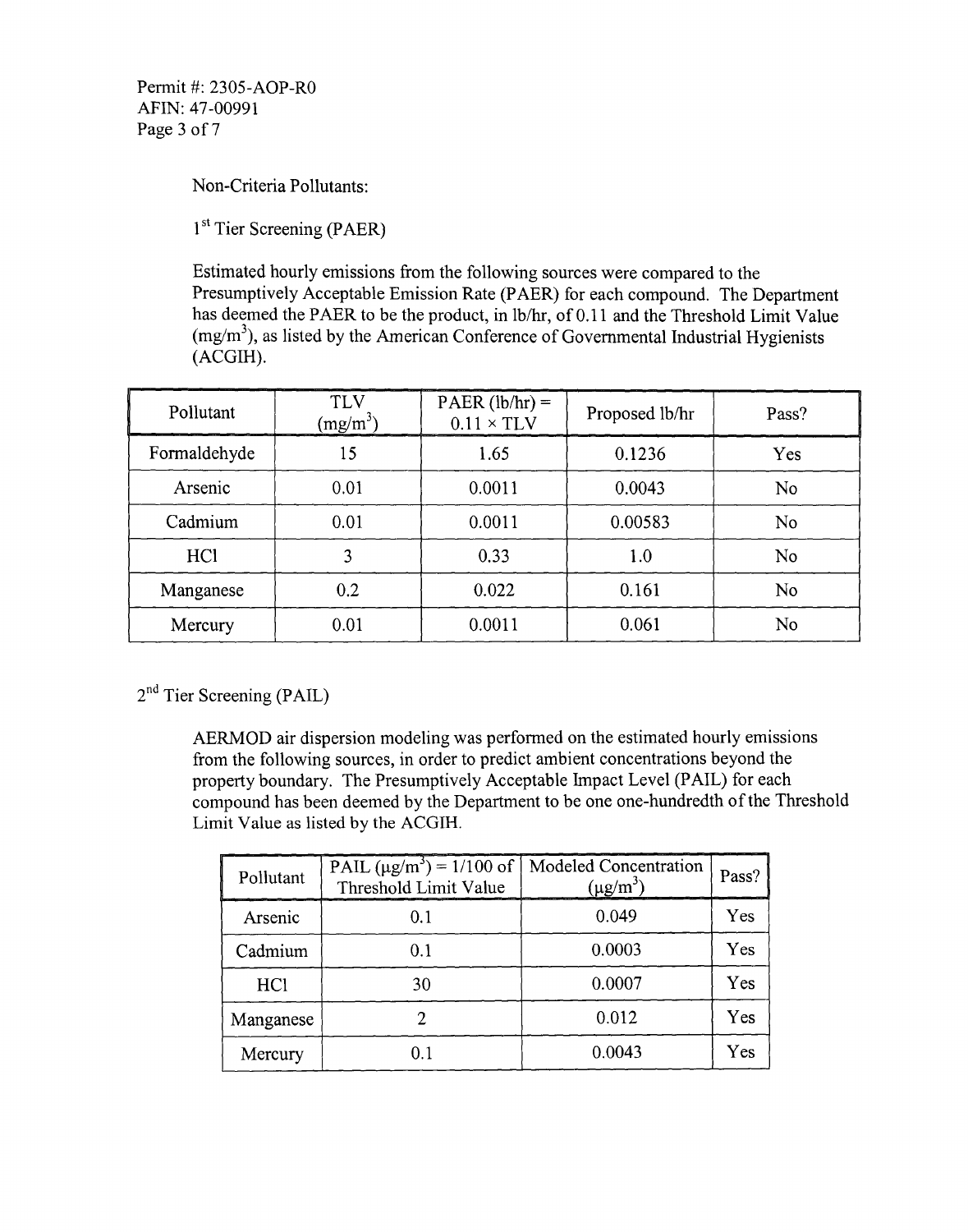#### Permit #: 2305-AOP-RO AFIN: 47-00991 Page 4 of 7

## 13. CALCULATIONS:

| SN                                       | <b>Emission Factor</b><br>Source<br>$(AP-42, testing, etc.)$ | Emission<br>Factor<br>(lb/ton, lb/hr,<br>$etc.$ ) | Control<br>Equipment | Control<br>Equipment<br>Efficiency | Comments |
|------------------------------------------|--------------------------------------------------------------|---------------------------------------------------|----------------------|------------------------------------|----------|
| A11                                      | All criteria pollutants based on BACT limits                 |                                                   |                      |                                    |          |
| 01 and 02<br><b>HAPs</b>                 | $AP-42$                                                      | Varied                                            | Baghouse             | $99%+$                             |          |
| Natural Gas<br><b>HAPs</b>               | $AP-42$                                                      | Varied                                            | None                 |                                    |          |
| <b>Pickling Lines</b><br>HC <sub>1</sub> | Manufacturer<br>Estimates                                    | Varied                                            | Scrubbers            |                                    |          |

# 14. TESTING REQUIREMENTS:

The permit requires testing of the following sources.

| SN                                                               | Pollutants                                           | <b>Test Method</b>               | Test<br>Interval       | Justification                                                              |
|------------------------------------------------------------------|------------------------------------------------------|----------------------------------|------------------------|----------------------------------------------------------------------------|
| 01 and 02                                                        | PM, $PM_{10}$ ,<br>PM <sub>2.5</sub>                 | 5D and 201 or<br>201A            | Initial and<br>annual  | NSPS and PSD limit<br>verification                                         |
| 01 and 02                                                        | AAa required<br>information (fan<br>motor amps, etc) | None specified                   | Initial and<br>annual  | NSPS requirement                                                           |
| 01 and 02                                                        | $NOx$ , $SO2$ , $COz$<br>$CO2$ , VOC                 | 7E, 6C, 3A, 10,<br>25A           | Semi<br>annually       | To verify compliance<br>with BACT emission<br>rates                        |
| 01 and 032                                                       | Lead                                                 | 12                               | Annually               | To verify BACT limits                                                      |
| 04, 22, 26, 27                                                   | PM <sub>2.5</sub> , CO, NO <sub>x</sub>              | 202, 10, 7E                      | Initial and<br>5 years | Verification of BACT<br>emission limits                                    |
| 03                                                               | Flare design                                         | 40 CFR 60.18(b)<br>through $(f)$ | Initial only           | To verify flare is design<br>is capable of achieving<br><b>BACT</b> limits |
| 03                                                               | CO <sub>2</sub>                                      | Material analysis                | Semi<br>Annually       | To show compliance<br>with BACT limits                                     |
| $05-09$<br>$10 - 11$<br>$12 - 13$<br>16-19<br>$20 - 21$<br>28-29 | $PM_{2.5}$ and $PM_{10}$                             | 202, 10, and 7E                  | Initial                | To show compliance<br>with BACT limits                                     |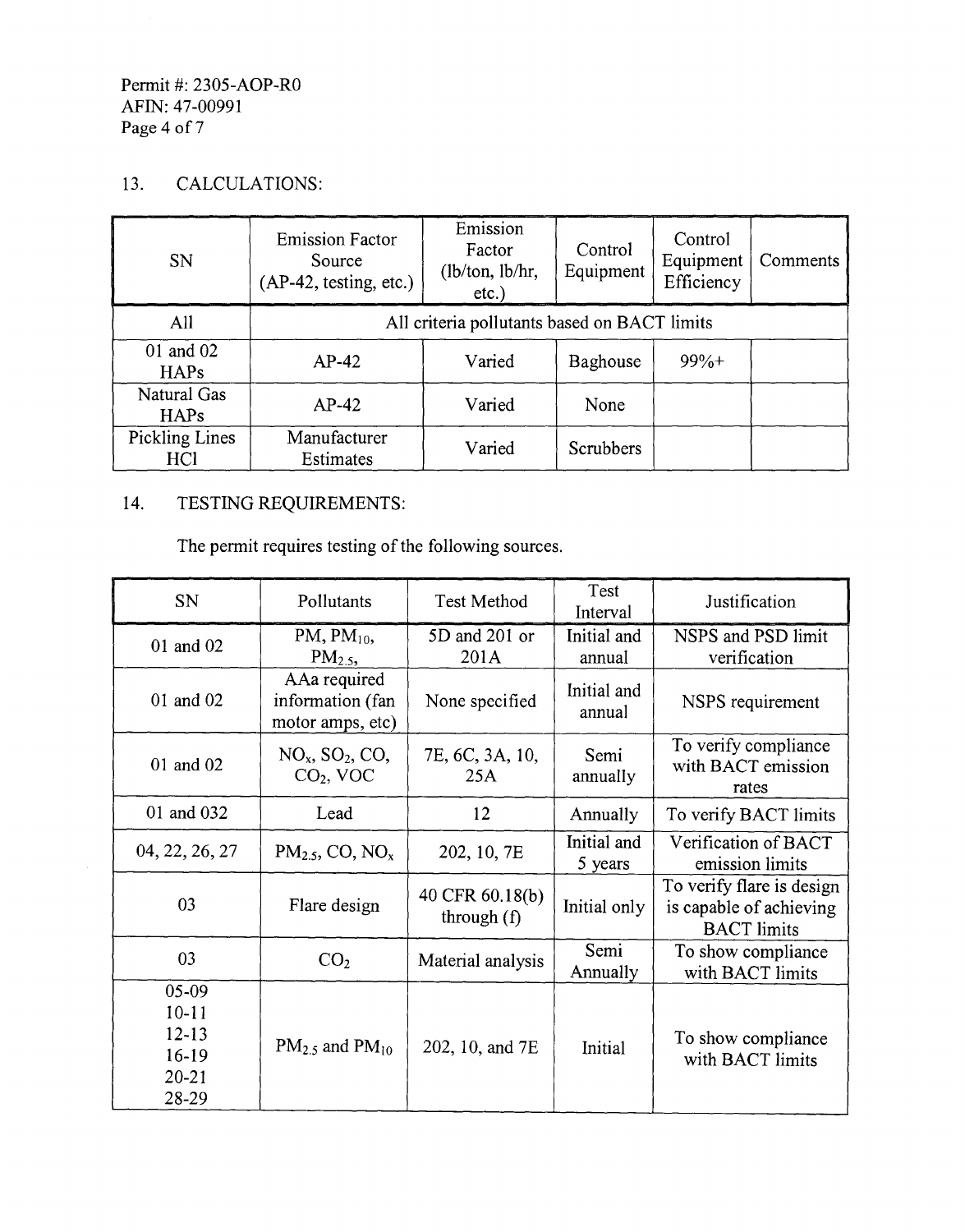| <b>SN</b>                         | Pollutants | <b>Test Method</b> | Test<br>Interval | Justification                                                                            |
|-----------------------------------|------------|--------------------|------------------|------------------------------------------------------------------------------------------|
| 39<br>51, 58, 60<br>53<br>54-56   |            |                    |                  |                                                                                          |
| 52                                | <b>VOC</b> | 25A                | Initial          | <b>NSPS TT Requirement</b>                                                               |
| Cooling Towers                    | <b>TDS</b> | TDS testing        | 6 months         | Verification of BACT<br>limits                                                           |
| Pickling Line<br><b>Scrubbers</b> | <b>HCl</b> | 26                 | Initial          | Verification of permit<br>limits and ensure<br>facility is not a Major<br>Source of HAPs |

#### 15. MONITORING OR CEMS

The permittee must monitor the following parameters with CEMS or other monitoring equipment (temperature, pressure differential, etc.)

| <b>SN</b>    | Parameter or<br>Pollutant<br>to be Monitored             | Method<br>(CEM, Pressure Gauge, etc.)            | Frequency                    | Report<br>(Y/N) |
|--------------|----------------------------------------------------------|--------------------------------------------------|------------------------------|-----------------|
| 01 and<br>02 | $NOx$ , SO <sub>2</sub> , CO <sub>2</sub><br>$CO2$ , VOC | CEM (optional in lieu of semi<br>annual testing) | Continuous                   |                 |
| 01 and<br>02 | AAa required<br>monitoring                               | Fan amps, damper positions,<br>etc               | Vary according to<br>reading |                 |
| 52           | RTO temperature                                          | Thermocouple                                     | Continuous (3hr<br>averages) |                 |

#### 16. RECORDKEEPING REQUIREMENTS:

The following are items (such as throughput, fuel usage, VOC content, etc.) that must be tracked and recorded.

| <b>SN</b> | Recorded Item                | Permit Limit                    | Frequency | Report $(Y/N)$ |
|-----------|------------------------------|---------------------------------|-----------|----------------|
| 01 and 02 | Steel Throughput             | 3.4 or 6.8 million              | Monthly   |                |
| 01 and 02 | AAa Records                  | None                            | Vary      |                |
| 01 and 02 | <b>YYYYY</b><br>Records      | None                            | Vary      |                |
| 03        | Degasser steel<br>throughput | 1,500,000 tons<br>per 12 months | Monthly   |                |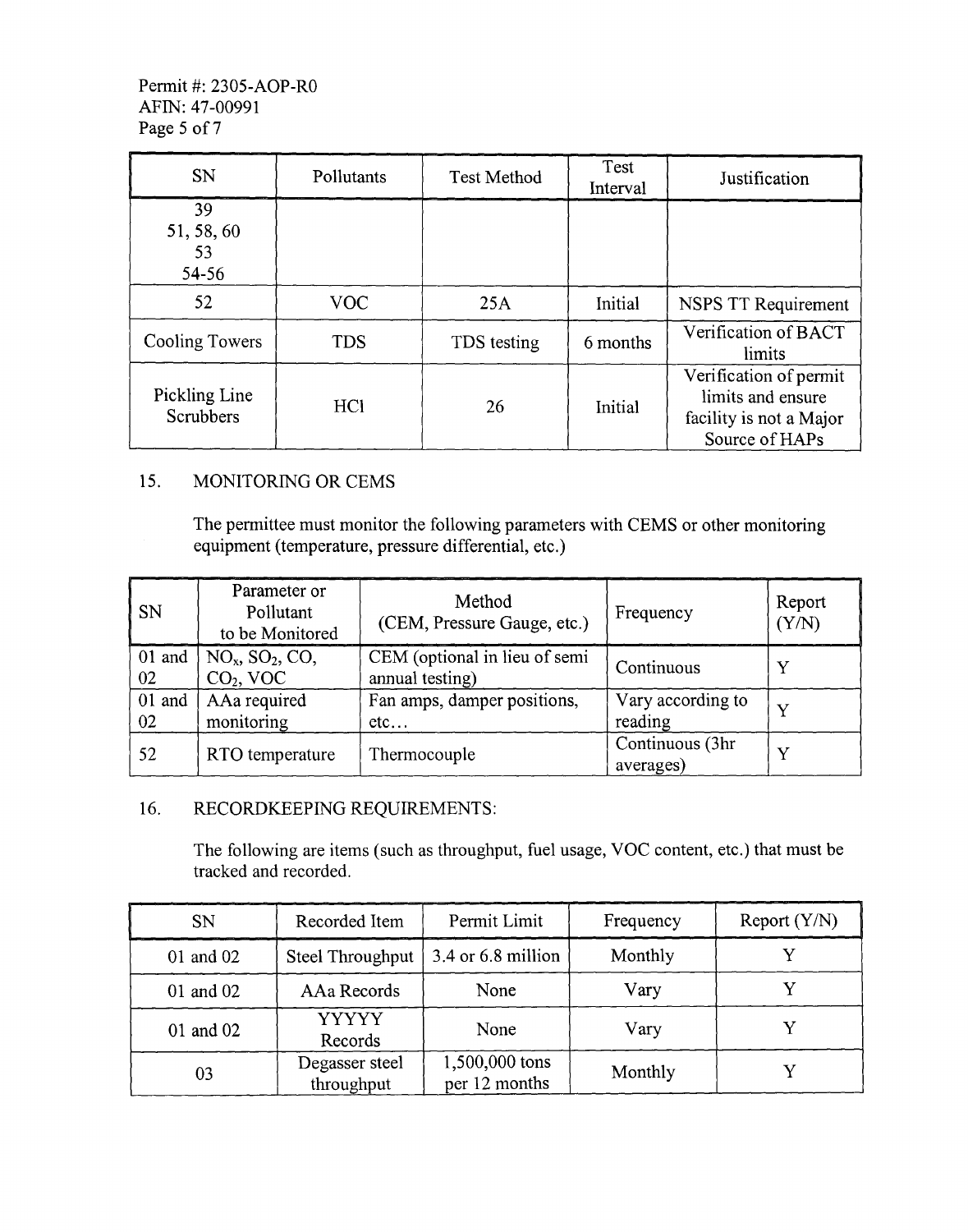#### Permit #: 2305-AOP-RO AFIN: 47-00991 Page 6 of 7

| <b>SN</b>            | Recorded Item         | Permit Limit                                       | Frequency     | Report (Y/N) |
|----------------------|-----------------------|----------------------------------------------------|---------------|--------------|
| 52                   | Subpart TT<br>Records | None                                               | Vary          | Y            |
| 25, 38, 44, 45, 46   | Hours of<br>operation | 6080                                               | monthly       | Y            |
| Emergency<br>Engines | Hours of<br>operation | 100                                                | Monthly       | Y            |
| Cooling Towers       | TDS readings          | Vary per tower                                     | Semi annually | Y            |
| 82, 84, 86, 88, 90   | Materials<br>received | 175,830<br>49,210<br>175,830<br>680,000<br>680,000 | Monthly       | Y            |

## 17. OPACITY:

| <b>SN</b>                  | Opacity | Justification for limit            | Compliance<br>Mechanism           |
|----------------------------|---------|------------------------------------|-----------------------------------|
| 01 and 02                  | 3%      | NSPS/BACT                          | Daily observations                |
| 01 and 02 Meltshop         | 6%      | NSPS/BACT                          | Daily observations                |
| All natural gas<br>burners | $5\%$   | <b>BACT/Department</b><br>Guidance | Combustion of natural<br>gas only |
| 91                         | 5%      | <b>BACT/Department</b><br>Guidance | Weekly Observation                |
| Rolling Mill sources       | 5%      | <b>BACT/Department</b><br>Guidance | Weekly Observation<br>on building |

## 18. DELETED CONDITIONS:

| Former SC                            | Justification for removal |  |
|--------------------------------------|---------------------------|--|
| Initial Permit no deleted conditions |                           |  |

## 19. GROUP A INSIGNIFICANT ACTIVITIES

The application contained many references to activities which it states are insignificant. The applicant was asked multiple times to provide forms and calculations to include activities. No forms were provided and no activities were added to the permit.

#### 20. VOIDED, SUPERSEDED, OR SUBSUMED PERMITS:

List all active permits voided/superseded/subsumed by the issuance of this permit.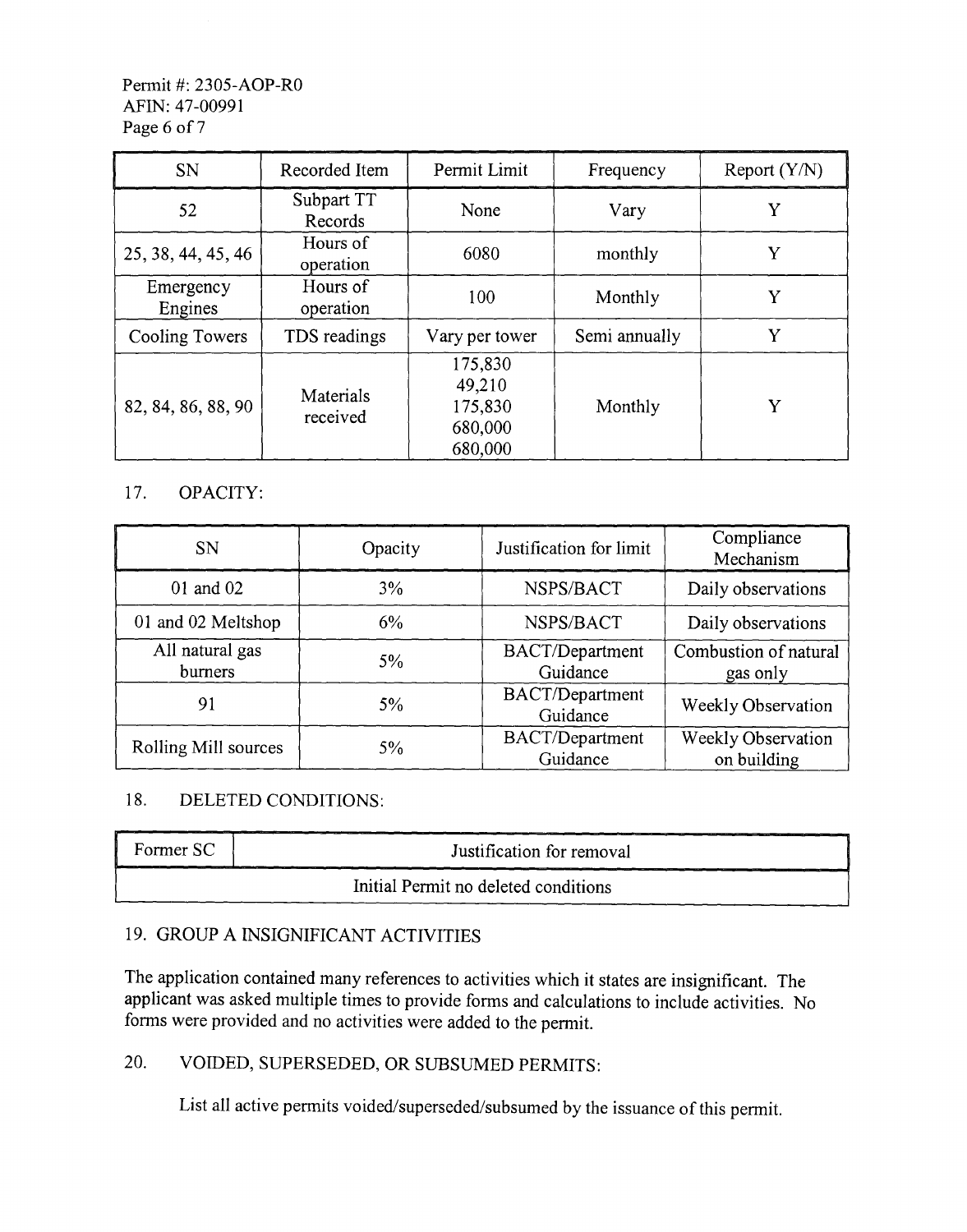Permit #: 2305-AOP-RO AFIN: 47-00991 Page 7 of 7

| يا الاستان المسافى المستقام المسافى المسافى المسافى المسافى المسافى المسافى المسافى المسافى المسافى المسافى المسافى المسافى المسافى المسافى المسافى المسافى المسافى المسافى المسافى المسافى المسافى المسافى المسافى المسافى ا<br>comes to construct the components of | _______<br>Permit#<br><u> 1986 - 1997 - 1998 - 1998 - 1998 - 1998 - 1998 - 1998 - 1998 - 1998 - 1998 - 1998 - 1998 - 1998 - 1998 - 1998 - 1998 - 1998 - 1998 - 1998 - 1998 - 1998 - 1998 - 1998 - 1998 - 1998 - 1998 - 1998 - 1998 - 1998 - 1998 - 199</u> |
|-----------------------------------------------------------------------------------------------------------------------------------------------------------------------------------------------------------------------------------------------------------------------|------------------------------------------------------------------------------------------------------------------------------------------------------------------------------------------------------------------------------------------------------------|
|                                                                                                                                                                                                                                                                       | N/A                                                                                                                                                                                                                                                        |

 $\mathcal{L}$ 

## 21. CONCURRENCE BY:

The following supervisor concurs with the permitting decision.

Nur Phillip Murphy, P.E.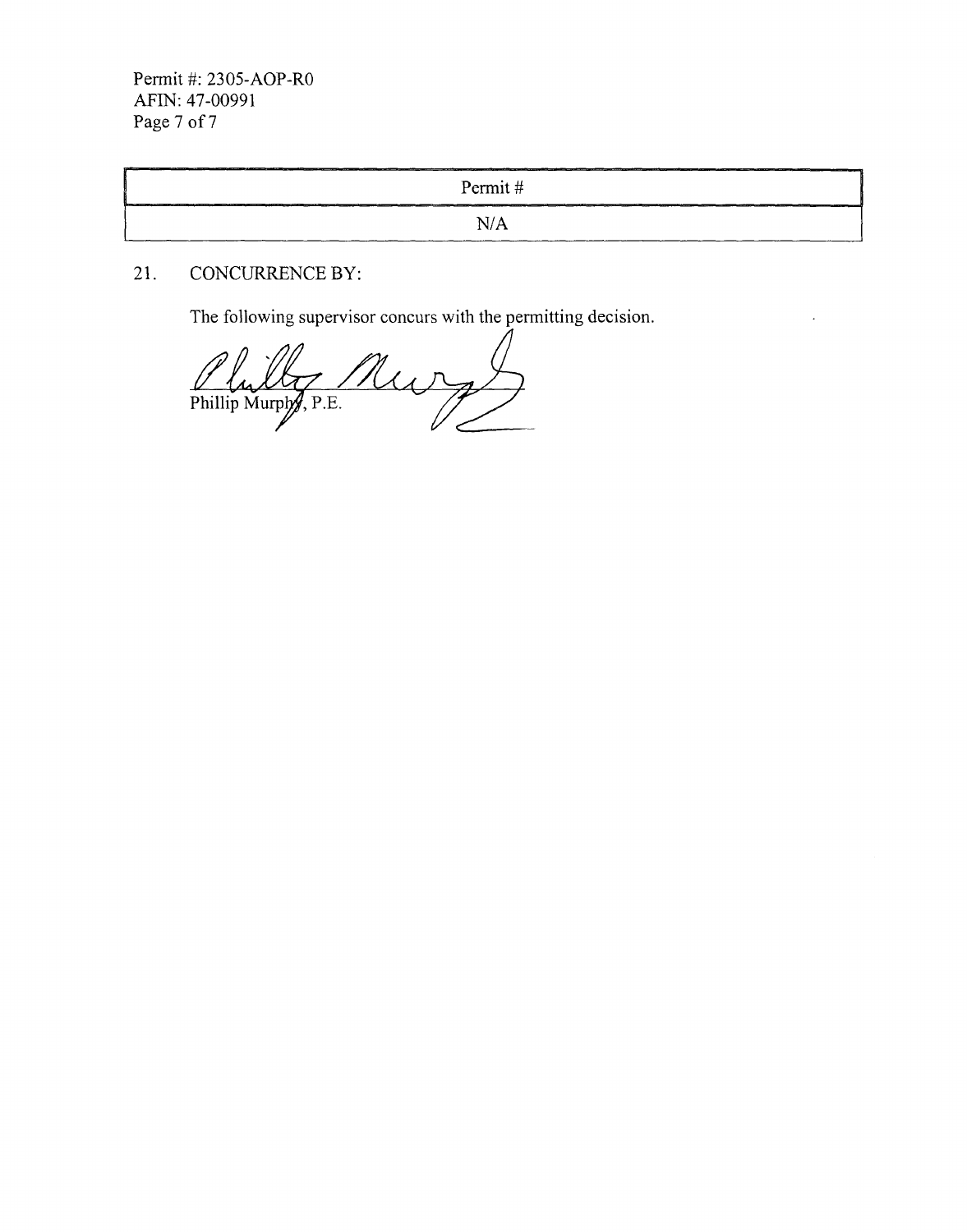APPENDIX A  $-$  EMISSION CHANGES AND FEE CALCULATION